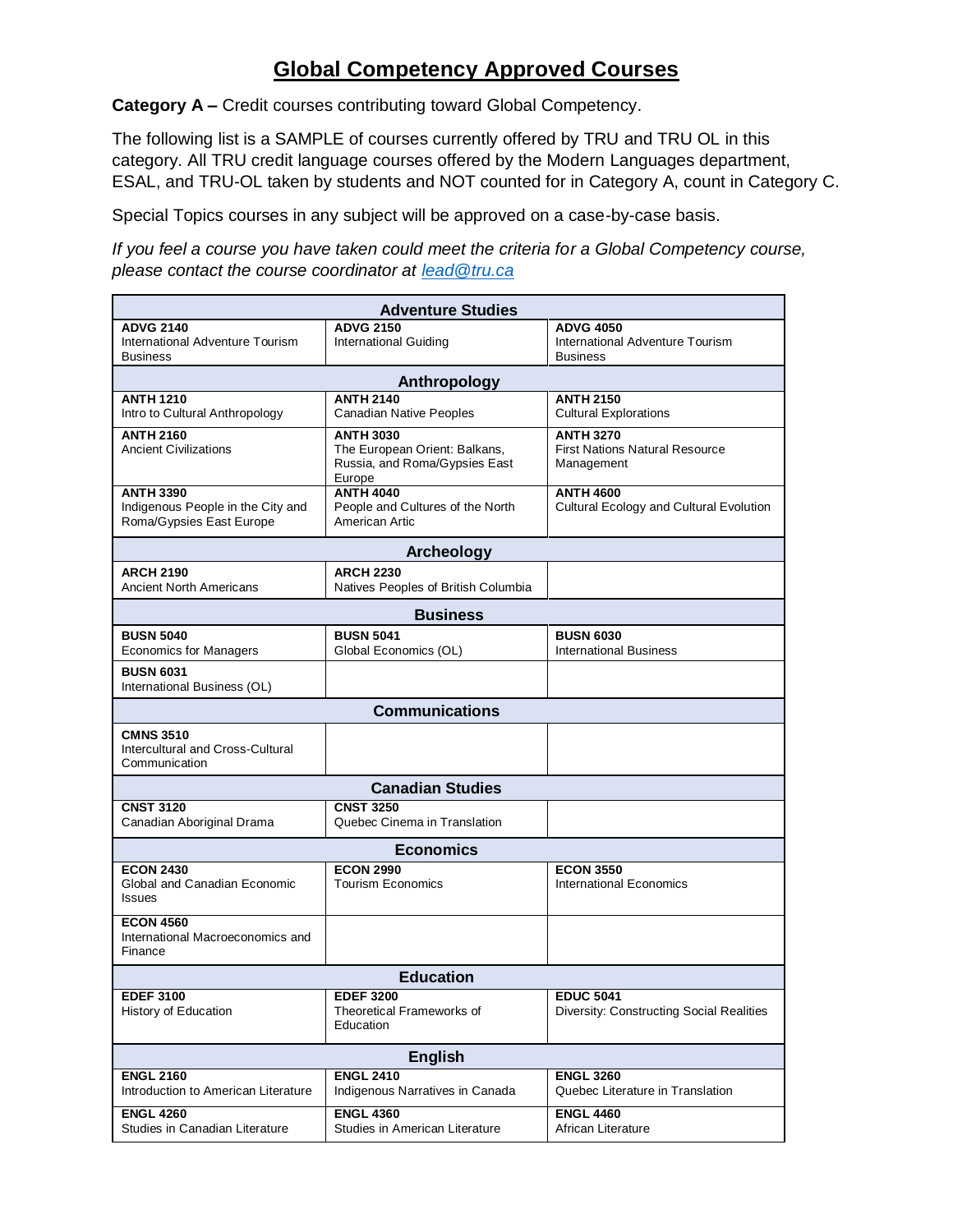| <b>ENGL 4470</b><br>Studies in Aboriginal Literature                              |                                                                                        |                                                                                   |  |  |
|-----------------------------------------------------------------------------------|----------------------------------------------------------------------------------------|-----------------------------------------------------------------------------------|--|--|
| Film                                                                              |                                                                                        |                                                                                   |  |  |
| <b>FILM 3250</b><br>Quebec Cinema in Translation                                  |                                                                                        |                                                                                   |  |  |
| <b>First Nations Studies</b>                                                      |                                                                                        |                                                                                   |  |  |
| <b>FNST 1011</b><br>Cultures, Lang & Origins of<br>Canada's First Peoples (OL)    | <b>FNST 2011</b><br><b>Canadian Aboriginal Peoples</b><br>Perspectives on History (OL) |                                                                                   |  |  |
|                                                                                   | Geography                                                                              |                                                                                   |  |  |
| <b>GEOG 1010</b><br>People, Places and Landscapes:<br>Introducing Human Geography | <b>GEOG 2020</b><br>Weather Climate, and Global<br><b>Environment Change</b>           | <b>GEOG 3200</b><br>Introduction to Cultural Geography                            |  |  |
|                                                                                   | German                                                                                 |                                                                                   |  |  |
| <b>GERM 3120</b><br><b>Studies in German Culture</b>                              |                                                                                        |                                                                                   |  |  |
|                                                                                   | <b>History</b>                                                                         |                                                                                   |  |  |
| <b>HIST 2020</b><br>Native History of Canada (2,1,0)                              | <b>HIST 2250</b><br>Cultural and Artistic Traditions in<br>Europe                      | <b>HIST 3530</b><br>The Concentration camp: Global<br><b>History and Politics</b> |  |  |
| <b>HIST 4250</b><br>Immigration in Canada                                         |                                                                                        |                                                                                   |  |  |
|                                                                                   | <b>Health Science</b>                                                                  |                                                                                   |  |  |
| <b>HLSC 3830</b><br>Global Health perspectives                                    |                                                                                        |                                                                                   |  |  |
|                                                                                   | <b>Humanities</b>                                                                      |                                                                                   |  |  |
| <b>HUMN 3981</b><br><b>Issues in Latin American Studies</b><br>(OL)               |                                                                                        |                                                                                   |  |  |
|                                                                                   | <b>Human Service</b>                                                                   |                                                                                   |  |  |
| <b>HUMS 1770</b><br>Intro, to First Nations Studies &<br>Human Serv. Pract.       |                                                                                        |                                                                                   |  |  |
|                                                                                   | <b>International Business</b>                                                          |                                                                                   |  |  |
| <b>IBUS 3510</b><br><b>International Business</b>                                 | <b>IBUS 3520</b><br>Global Management                                                  | <b>IBUS 4520</b><br><b>International Trade Finance</b>                            |  |  |
| <b>IBUS 4540</b><br>Global Entrepreneurship                                       |                                                                                        |                                                                                   |  |  |
| Law                                                                               |                                                                                        |                                                                                   |  |  |
| <b>LAWF 3450</b><br>International Trade Law                                       |                                                                                        |                                                                                   |  |  |
| <b>Mathematics</b>                                                                |                                                                                        |                                                                                   |  |  |
| <b>MATH 3700</b><br>Intro to the History of Math                                  |                                                                                        |                                                                                   |  |  |
| <b>Marketing</b>                                                                  |                                                                                        |                                                                                   |  |  |
| <b>MKTG 4470</b><br><b>International Marketing</b>                                |                                                                                        |                                                                                   |  |  |
| <b>Natural Resource Science</b>                                                   |                                                                                        |                                                                                   |  |  |
| <b>NRSC 1110</b><br>The Science and Management of<br><b>Natural Resources</b>     | <b>NRSC 4230</b><br><b>Graduating Essay</b>                                            | <b>NRSC 4990</b><br><b>Honours Thesis</b>                                         |  |  |
| <b>Nursing</b>                                                                    |                                                                                        |                                                                                   |  |  |
| <b>NURS 3730</b><br>Health and Health Promotion 5:<br><b>Health Transitions</b>   | <b>NURS 3830</b><br>Health and Health Promotions 6:<br>Global Health                   | <b>NURS 4210</b><br>Nursing Practice 8: Transitioning to<br><b>BScN Graduate</b>  |  |  |